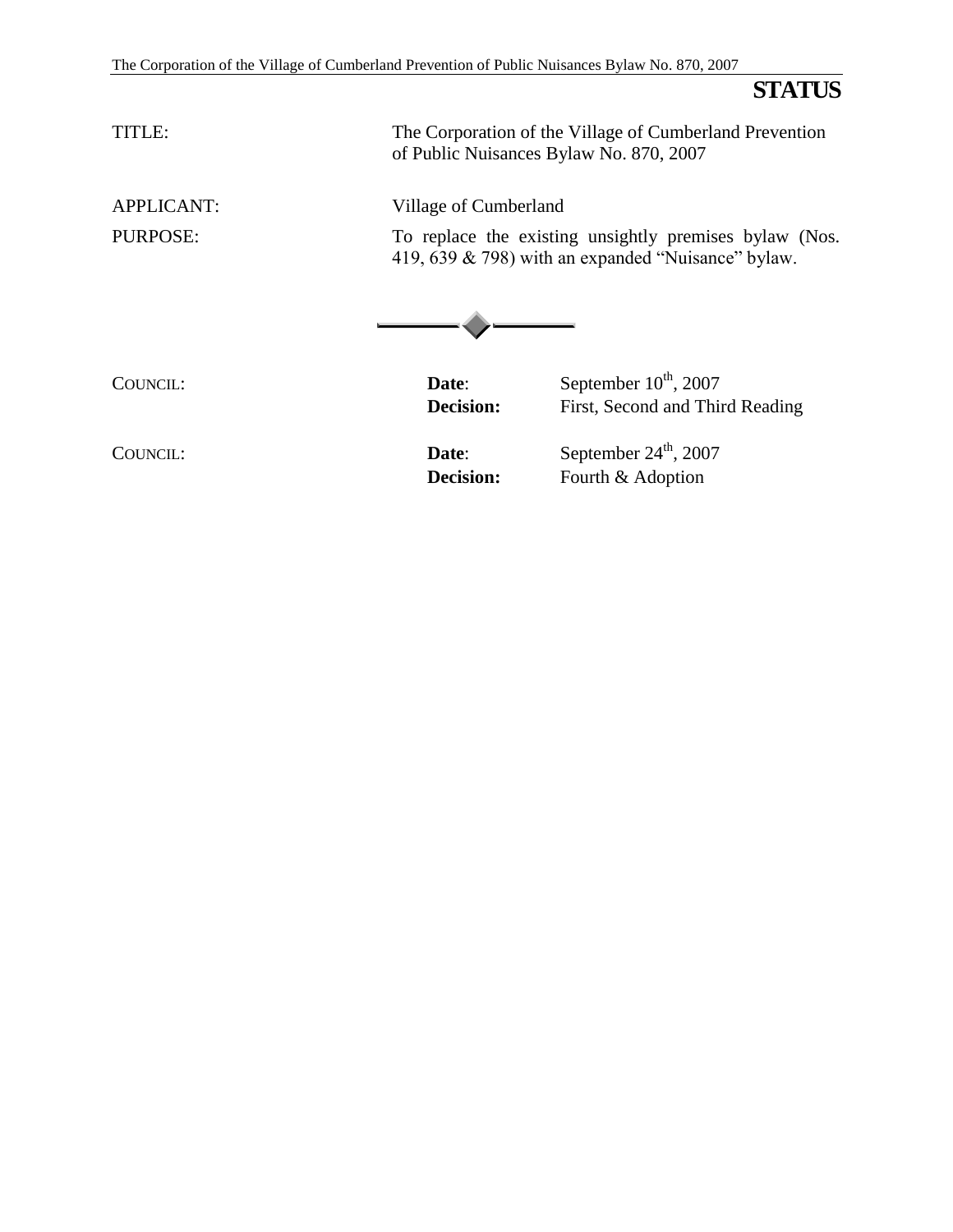#### **VILLAGE OF CUMBERLAND**

#### **BYLAW NO. 870**

#### **A bylaw relating to nuisances and to the care, maintenance and regulation of property within the Village of Cumberland**

**WHEREAS** pursuant to Sections 8 and 64 of the *Community Charter*, a municipality may pass bylaws regulating nuisances, disturbances and other objectionable situations;

**NOW THEREFORE** the Council of the Corporation of the Village of Cumberland, in open meeting assembled, enacts as follows:

#### **1. DEFINITIONS**

In this bylaw, unless the context otherwise requires:

| <b>AUTHORIZED PERSON</b>         | includes the following: (a) a member of the Royal<br>Canadian Mounted-Police; (b) a Bylaw Enforcement<br>Officer; (c) the Building Inspector and his/her duly<br>authorized representatives; (d) any other peace officer;                                                                                                                                                                                                                                                                                                                                                                                                                             |
|----------------------------------|-------------------------------------------------------------------------------------------------------------------------------------------------------------------------------------------------------------------------------------------------------------------------------------------------------------------------------------------------------------------------------------------------------------------------------------------------------------------------------------------------------------------------------------------------------------------------------------------------------------------------------------------------------|
| <b>BOULEVARD</b>                 | means the area between the curb lines, the lateral lines<br>or the shoulder of a roadway and the adjacent property<br>line;                                                                                                                                                                                                                                                                                                                                                                                                                                                                                                                           |
| <b>BYLAW ENFORCEMENT OFFICER</b> | means the person designated or appointed by the<br>Council to enforce bylaws within the Village;                                                                                                                                                                                                                                                                                                                                                                                                                                                                                                                                                      |
| <b>GRAFFITI</b>                  | means drawing, printing or writing scratched, sprayed,<br>painted or scribbled on a wall or other surface, but does<br>not include a sign for which approval has been obtained<br>from the Village or that meets zoning bylaw<br>requirements;                                                                                                                                                                                                                                                                                                                                                                                                        |
| <i><b>INTERSECTION</b></i>       | means the area embraced within the prolongation or<br>connection of the lateral curb lines, or if none, then the<br>lateral boundary lines of the two highways which join<br>one another at or approximately at right angles, or the<br>area within which vehicles travelling on different<br>highways joining at any other angle may come in<br>conflict, and, for the purpose of this definition<br>"highway" does not include a lane or way less than 5.0<br>metres (16.4 feet) in width separating the rear property<br>lines of parcels of land fronting on highways running<br>more or less parallel to and on each side of the lane or<br>way; |
| <b>NOXIOUS WEEDS</b>             | means weeds designated as noxious pursuant to the<br>Weed Control Act;                                                                                                                                                                                                                                                                                                                                                                                                                                                                                                                                                                                |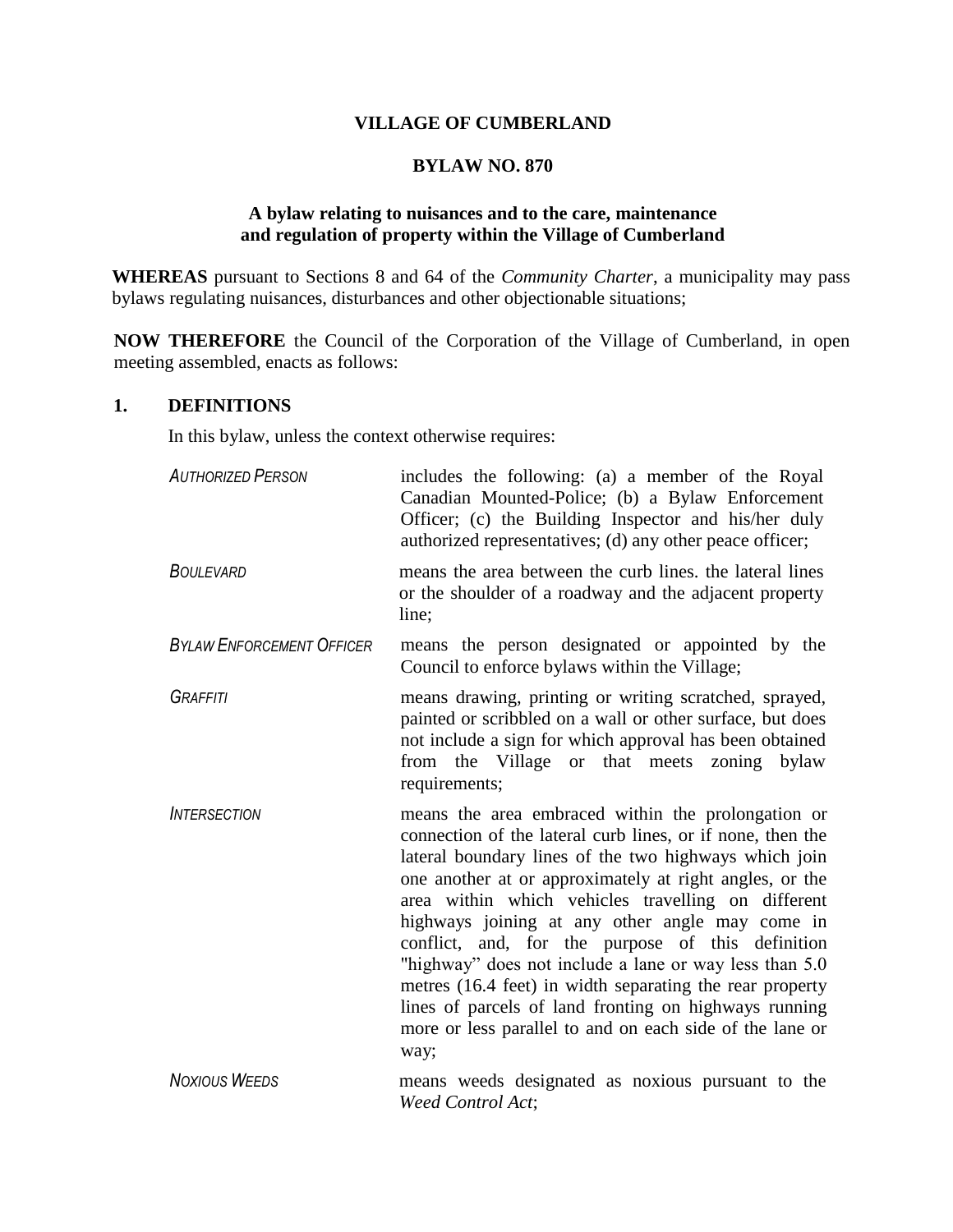| <b>REAL PROPERTY</b>  | means land, with or without improvements so affixed to<br>the land as to make them in fact and law a part of it;                                                                                                                                                                                |                                                                                                                                                                              |
|-----------------------|-------------------------------------------------------------------------------------------------------------------------------------------------------------------------------------------------------------------------------------------------------------------------------------------------|------------------------------------------------------------------------------------------------------------------------------------------------------------------------------|
| <b>SIDEWALK</b>       | means the area between the curb lines or lateral lines of<br>a roadway and the adjacent property lines improved for<br>use of pedestrians;                                                                                                                                                      |                                                                                                                                                                              |
| UNSIGHTLY             | includes dirt, gravel, bark mulch or refuse and all<br>discarded, broken or useless items and without<br>restricting the generality of the foregoing, includes old<br>paper or wood products no longer in use or motor<br>vehicles that do not have a current licence or parts<br>thereof, and: |                                                                                                                                                                              |
|                       | (a)                                                                                                                                                                                                                                                                                             | The storage of building materials on a site where<br>the owner or occupier of the property is not in<br>possession of a valid building permit.                               |
|                       | (b)                                                                                                                                                                                                                                                                                             | The storage, cleaning, repairing or servicing of<br>motor vehicles, hauling or construction equipment<br>except where the same is carried out entirely<br>within a building. |
|                       | (c)                                                                                                                                                                                                                                                                                             | An accumulation on residential property of any<br>goods or merchandise which is offered or intended<br>to be offered for sale.                                               |
| <i><b>VILLAGE</b></i> | means the Village of Cumberland.                                                                                                                                                                                                                                                                |                                                                                                                                                                              |

### **2. GRAFFITI, RUBBISH AND LITTER CONTROL**

- (a) No owner or occupier of real property shall cause or permit stagnant water, rubbish, or any noxious, offensive, or unwholesome matter or substance to collect, or accumulate on or around his or her real property.
- (b) No owner or occupier of real property shall deposit or throw bottles, broken glass, or other rubbish, in or on any highway or public place, or any real property within the Village.
- (c) No person shall place graffiti on walls, fences or elsewhere on or adjacent to private property or a public place within the Village.

### **3. UNSIGHTLY PREMISES**

- (a) No owner or occupier of real property shall allow such property to become or to remain unsightly by the accumulation thereon of any filth, discarded materials, rubbish or graffiti of any kind.
- (b) Every owner or occupier of real property shall:
	- (i) keep such property clear of noxious weeds, and other untended growth;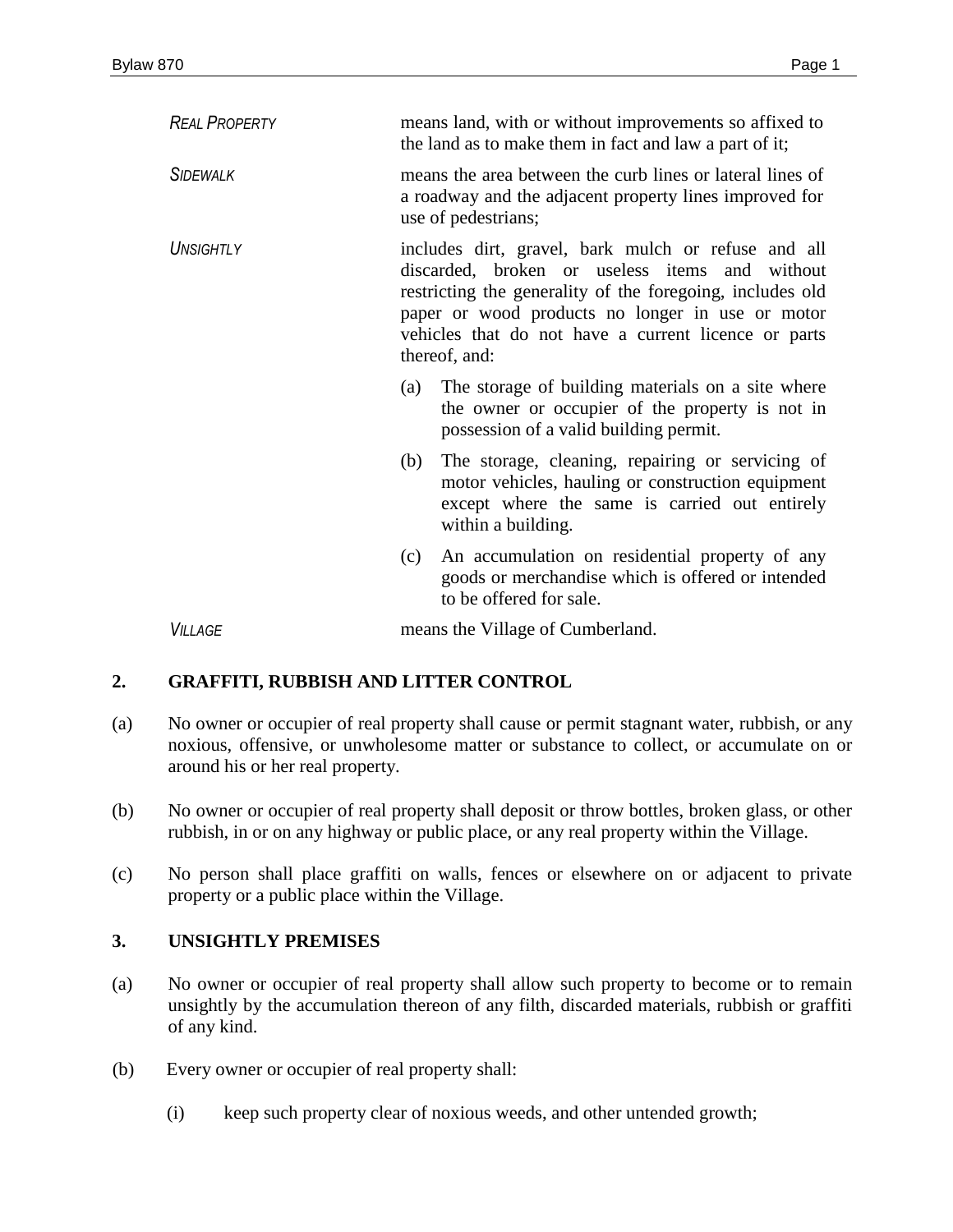- (ii) prevent infestation by noxious or destructive insects, vermin or rodents, and take all necessary steps to eliminate the insects, vermin or rodents in order to prevent their reappearance; and
- (iii) remove from such property any unsightly accumulation of filth, discarded materials, rubbish and graffiti.

#### **4. NOXIOUS WEEDS**

Pursuant to the *Weed Control Act*, the Bylaw Enforcement Officer shall be the Weed Control Officer within the Village and shall be authorized to enforce the provisions of the *Weed Control Act* on behalf of the Council.

#### **5. ROOF SNOW REMOVAL**

Every owner or occupier of real property shall remove snow, ice, and rubbish from any roof or other part of any structure therein adjacent to any portion of any highway if the snow, ice or rubbish constitutes a hazard to persons or property.

#### **6. FENCES**

- (a) Where an owner or occupier of real property adjacent to a highway has erected a fence adjacent to that highway, the owner or occupier shall not allow that fence to fall into a state of disrepair.
- (b) An owner or occupier of real property whose fence erected adjacent to a highway has fallen into a state of disrepair shall repair it forthwith upon a receipt of notice given pursuant to this bylaw.
- (c) In every property where the keeping of livestock is permitted, every owner or occupier of real property abutting upon any highway shall, upon receipt of notice given pursuant to this bylaw, erect fences along the boundary of that property abutting on the highway for the purpose of preventing his/her livestock from straying upon such highway.

#### **7. BOULEVARDS/SIDEWALKS**

- (a) No person shall wilfully damage:
	- (i) any boulevard, trees, shrubs, plants, bushes or hedge adjacent to any Highway or on any public right of way;
	- (ii) anything erected or maintained adjacent to a highway for the purpose of lighting the highway or public right of way;
	- (iii) any fence erected or maintained adjacent to any highway or public right of way.
- (b) Every owner or occupier of real property shall maintain boulevards to the following standards: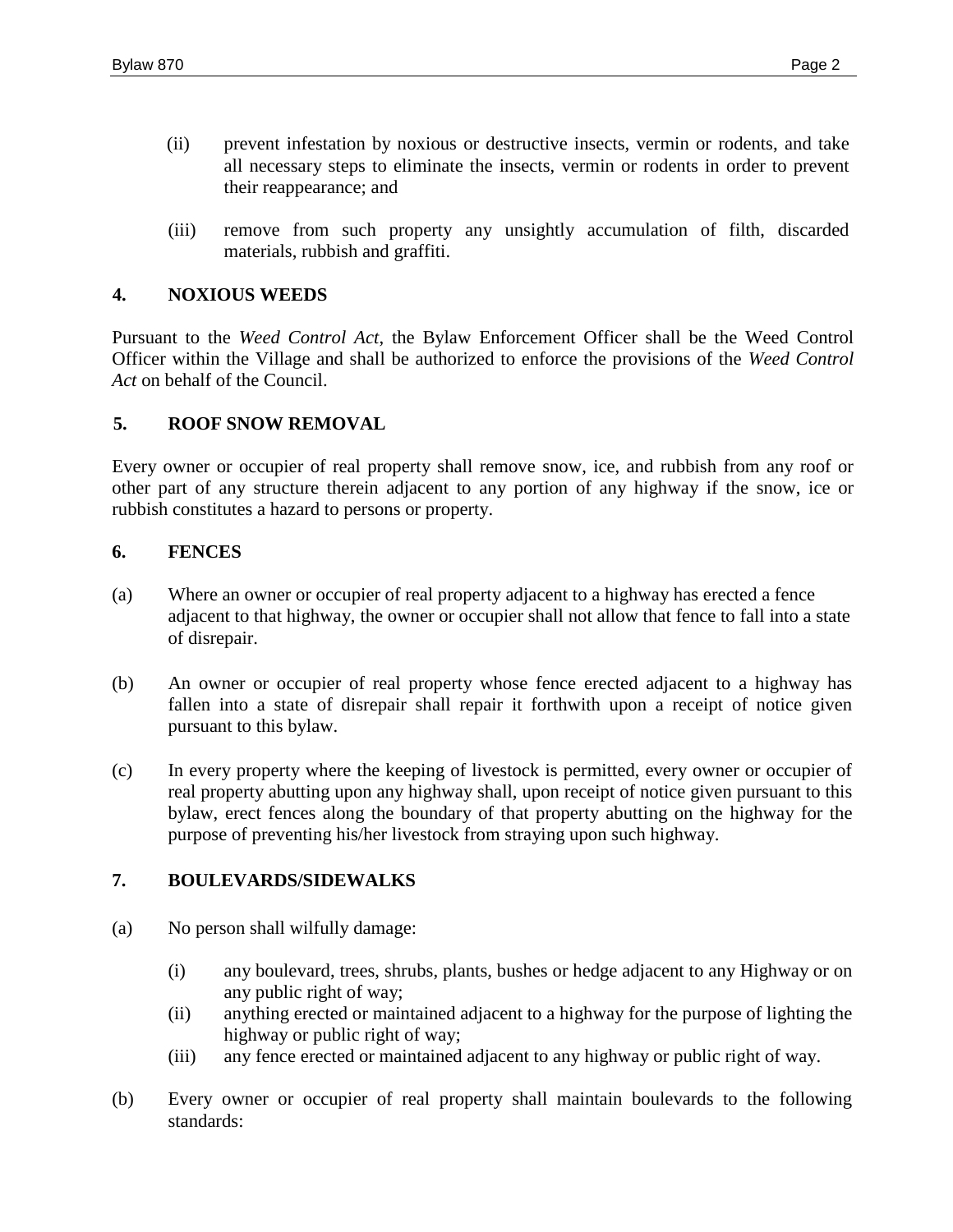- (i) keep free of noxious weeds;
- (ii) keep grass trimmed; and
- (iii) keep shrubs and trees from overhanging pedestrian walkways so as not to interfere with pedestrian or vehicular traffic.
- (c) Every owner or occupier of real property within the Village shall keep any sidewalk adjoining such real property in a proper state of cleanliness, and shall not place rubbish from the sidewalk onto any highway in the Village.
- (d) Every owner or occupier of real property within the Village abutting on any paved sidewalk shall remove and keep clear at all times all snow, ice and dirt from the paved sidewalk which abuts or fronts upon such building or land.

#### **8. VISION CLEARANCE**

No owner or occupier of real property located at any intersection shall place or permit to be or grow any tree, shrub, plant, fence, or other structure with a horizontal dimension exceeding 0.46 metres (1.5 feet) within the triangular area formed by two intersecting lot lines and the line joining the points on such lot lines 2.4 metres (7.9 feet) from the point of intersection, between an elevation such that an eye 1.0 to 2.4 metres (3.3 feet to 7.9 feet) above the surface elevation of one road, cannot see an object 1.0 to 2.4 metres (3.3 feet to 7.9 feet) above the surface of the other road.

#### **9. STREET SIGNS**

No person shall remove, deface or damage any street name sign or any other sign or marker erected upon any highway by, or at the direction of, the Village.

#### **10. HAZARDOUS TREES AND SHRUBS**

- (a) If, in the opinion of Council, any trees, hedges, bushes, shrubs or plants growing or standing on any real property are:
	- (i) a hazard to the safety of persons;
	- (ii) likely to damage public property; or
	- (iii) seriously inconveniencing the public;

Council may order such trees, hedges, bushes, shrubs or plants to be trimmed, removed or cut down at the expense of the owners or occupiers of the real property on which they grow or stand.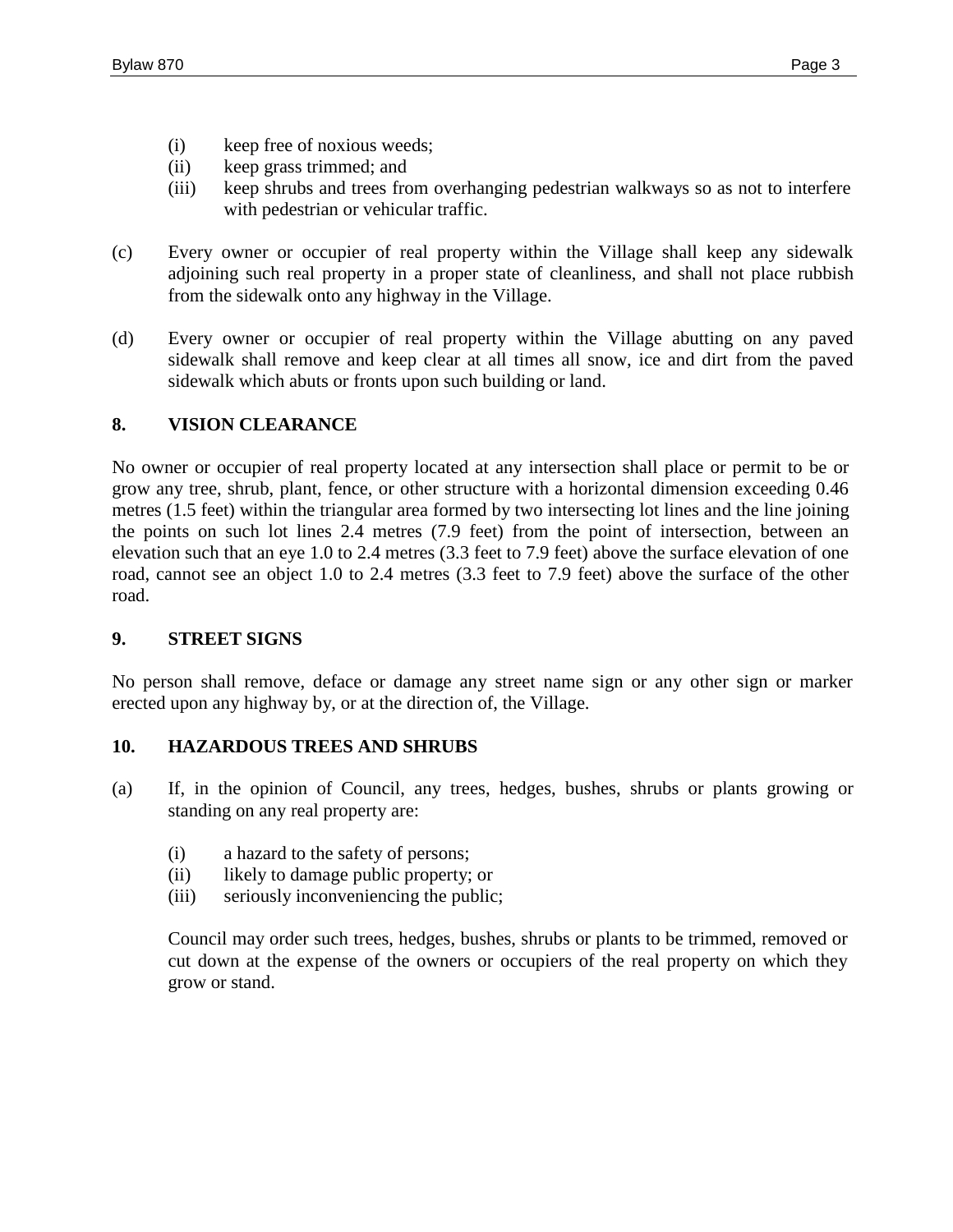#### **11. HOUSE NUMBERING**

All owners and occupiers of buildings shall display in a conspicuous place on the property on which the building is located, the street number assigned by the Village to such building so that the same is readable from the highway.

#### **12. DEMOLITION SITES**

On any property where the demolition of any building or structure has taken place:

- (a) all debris and material whether to be discarded or retained shall be removed forthwith; and
- (b) any basement or other excavation shall be filled in or covered over to lot grade level forthwith.

#### **13. RIGHT OF ENTRY**

An authorized person may at all reasonable times, enter upon any property in the Village in order to ascertain whether the regulations contained within this bylaw are being complied with.

#### **14. NOTICES**

Any notice to be given in regards to this bylaw may be given by an authorized person and shall be sufficiently delivered if personally served upon a person apparently aged 16 years or more and apparently occupying the real property affected by such notice, or if sent to the owner of the real property and the holders of registered encumbrances by registered mail to the most recent address appearing upon the last revised assessment roll. All notices hereunder shall be in the form of a letter or shall be in such other forms as the Council may from time to time approve by resolution.

#### **15. ENFORCEMENT**

- (a) If any person fails to comply with the terms of any notice served pursuant to this bylaw, the Village by its employees or other persons authorized to act on its behalf may enter the property and carry out such work as is required in order to bring the property into compliance with this bylaw at the expense of the person given such notice.
- (b) If the person given notice in accordance with the bylaw does not pay the costs of any action taken by Village employees or authorized persons on or before December 31 in the year in which the costs were incurred, the costs shall be added to and form part of the taxes payable on the real property as taxes in arrears.

#### **16. PENALTIES**

A person found guilty of an offence under this bylaw, is punishable in accordance with the *Offence Act*.